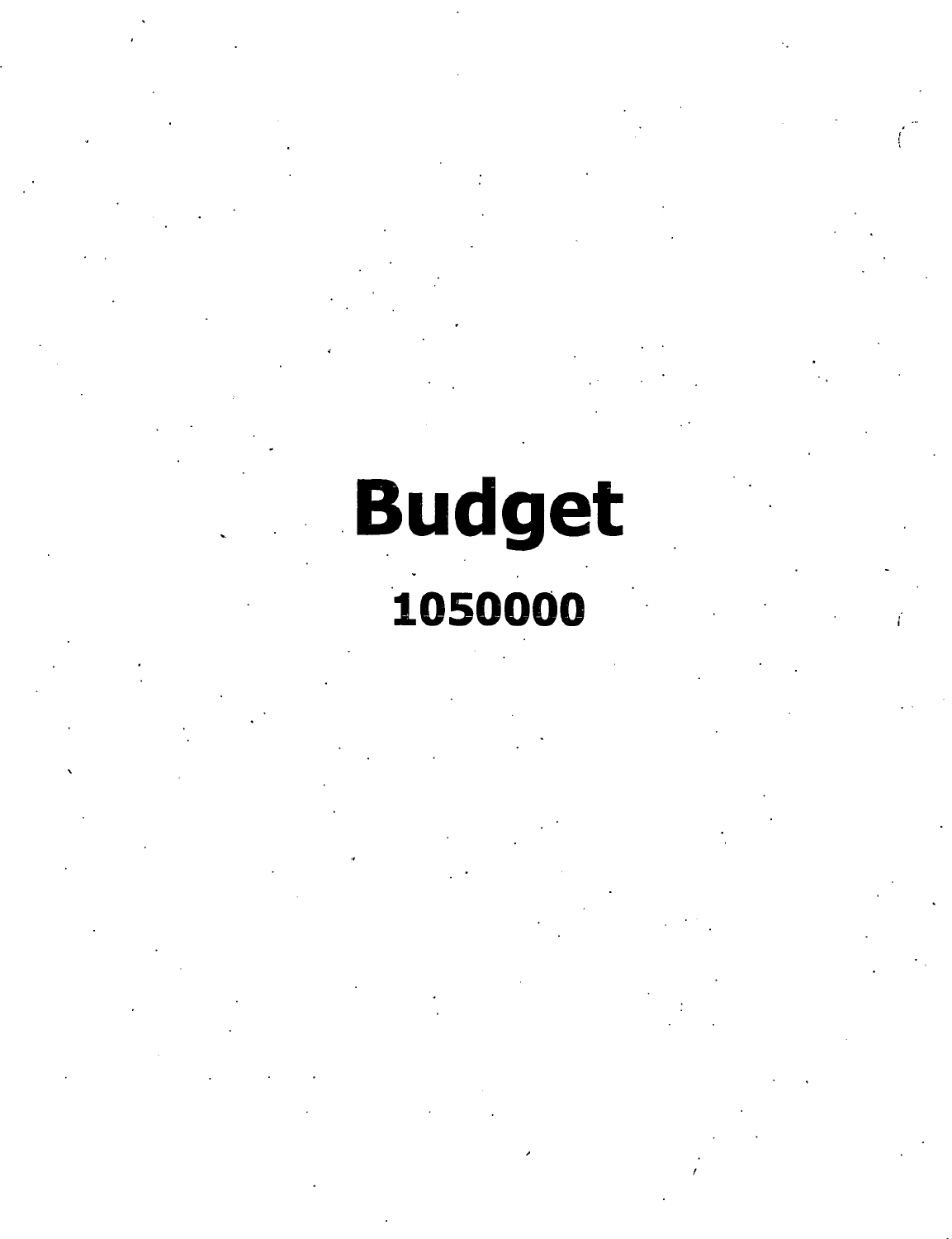#### **FORMB**

# New York State Consultant Services **Contractor's Annual Employment Report**

Report Period: April 1,2018 to March 31,2019

| Contracting State Agency Name: Division of the Budget<br>Contract Number: C000450<br><b>Agency Business Unit: DOB01</b><br>Contract Term: 4/1/2018 to 3/31/2022<br>Agency Department ID: 1050000<br>Contractor Name: EFPR Group, CPAs, PLLC<br>Contractor Address: 6390 Main Street, Suite 200, Williamsville, NY 14221<br>Description of Services Being Provided: Internal Control Auditing                                                          |                                      |                                         |                                                    |
|-------------------------------------------------------------------------------------------------------------------------------------------------------------------------------------------------------------------------------------------------------------------------------------------------------------------------------------------------------------------------------------------------------------------------------------------------------|--------------------------------------|-----------------------------------------|----------------------------------------------------|
| Scope of Contract (Choose one that best fits):<br>$\sqcap$ Evaluation<br>$\Box$ Research<br>Training<br>Analysis<br>$\Box$ Other IT consulting<br>□ Computer Programming<br>Data Processing<br>Environmental Services<br><b>Architect Services</b><br>$\Box$ Surveying<br>Engineering<br><b>Health Services</b><br>$\Box$ Mental Health Services<br>$\Box$ Legal<br><b>Other Consulting</b><br>$\boxtimes$ Auditing<br>$\Box$ Paralegal<br>Accounting |                                      |                                         |                                                    |
| <b>Employment Category</b>                                                                                                                                                                                                                                                                                                                                                                                                                            | <b>Number of</b><br><b>Employees</b> | <b>Number of</b><br><b>Hours Worked</b> | <b>Amount Payable</b><br><b>Under the Contract</b> |
| 13-2011.02 Auditors                                                                                                                                                                                                                                                                                                                                                                                                                                   | 7.00                                 | 0.00                                    | \$0.00                                             |
|                                                                                                                                                                                                                                                                                                                                                                                                                                                       | 0.00                                 | 0.00                                    | \$0.00                                             |
|                                                                                                                                                                                                                                                                                                                                                                                                                                                       | 0.00                                 | 0.00                                    | \$0.00                                             |
|                                                                                                                                                                                                                                                                                                                                                                                                                                                       | 0.00                                 | 0.00                                    | \$0.00                                             |
|                                                                                                                                                                                                                                                                                                                                                                                                                                                       | 0.00                                 | 0.00                                    | \$0.00                                             |
|                                                                                                                                                                                                                                                                                                                                                                                                                                                       | 0.00                                 | 0.00                                    | \$0.00                                             |
|                                                                                                                                                                                                                                                                                                                                                                                                                                                       | 0.00                                 | 0.00                                    | \$0.00                                             |
|                                                                                                                                                                                                                                                                                                                                                                                                                                                       | 0.00                                 | 0.00                                    | SO.OO                                              |
|                                                                                                                                                                                                                                                                                                                                                                                                                                                       | 0.00                                 | 0.00                                    | \$0.00                                             |
|                                                                                                                                                                                                                                                                                                                                                                                                                                                       | 0.00                                 | 0.00                                    | \$0.00                                             |
|                                                                                                                                                                                                                                                                                                                                                                                                                                                       | 0.00                                 | 0.00                                    | \$0.00                                             |
|                                                                                                                                                                                                                                                                                                                                                                                                                                                       | 0.00                                 | 0.00                                    | \$0.00                                             |
|                                                                                                                                                                                                                                                                                                                                                                                                                                                       | 0.00                                 | 0.00                                    | \$0.00                                             |
| <b>Total this Page</b>                                                                                                                                                                                                                                                                                                                                                                                                                                | 7.00                                 | 0.00                                    | \$0.00                                             |
| <b>Grand Total</b>                                                                                                                                                                                                                                                                                                                                                                                                                                    | 7.00                                 | $\mathbf 0$                             | \$0.00                                             |

■>

**Name of person who prepared this report:** Douglas E. Zimmerman, CPA

Title: Partner

**Phone** #: (716) 634-0700

**Preparer's Signature:**

**Date Prepared: 5/15/2020** 

(Use additional pages, if necessary) example 2 and the example of the Page 1 of 1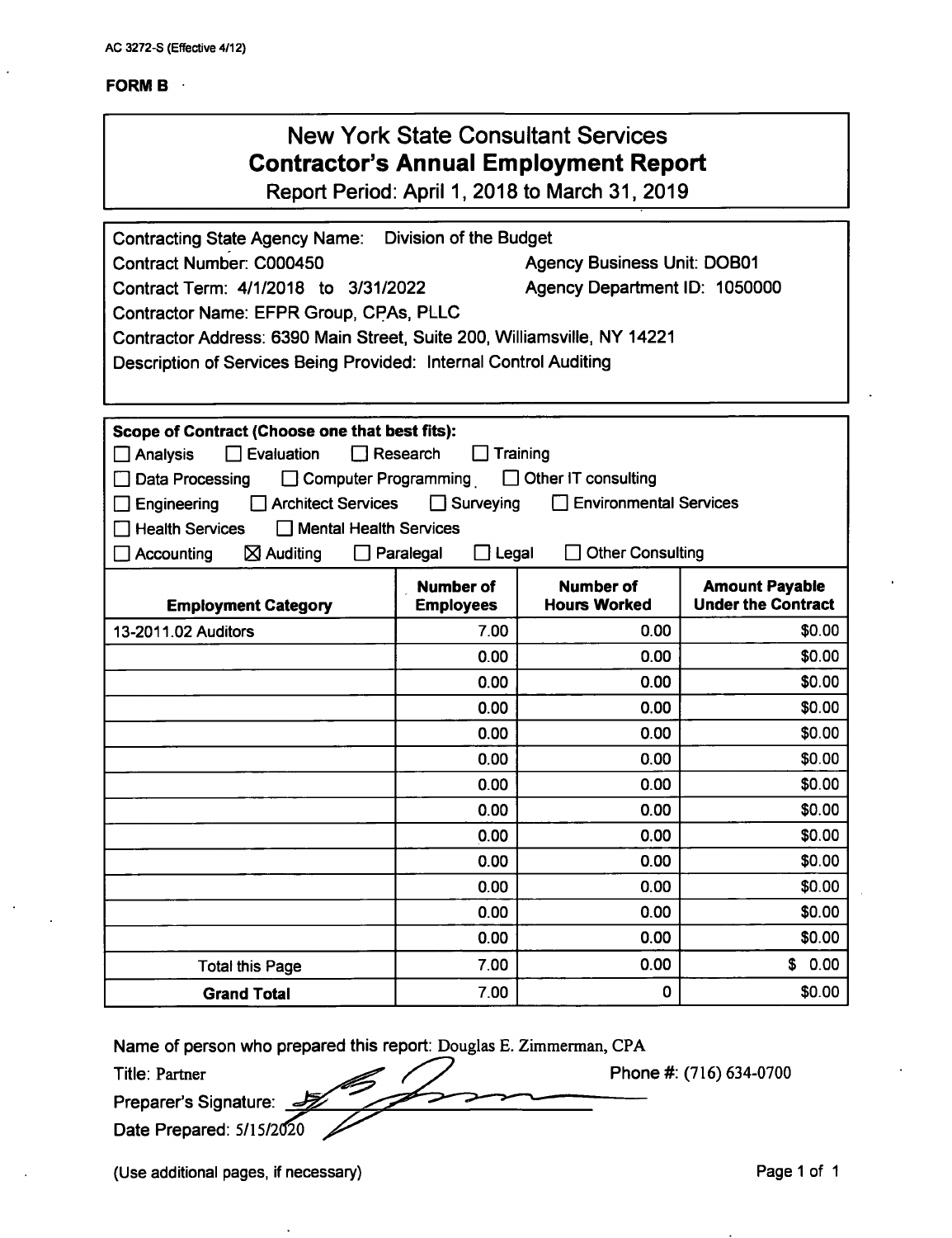#### **FORM B**

 $\ddot{\phantom{0}}$ 

| <b>New York State Consultant Services</b><br><b>Contractor's Annual Employment Report</b><br>Report Period: April 1, 2019 to March 31, 2020                                                                                                                                                                                                                                                                                                                   |                                      |                                  |                                             |  |
|---------------------------------------------------------------------------------------------------------------------------------------------------------------------------------------------------------------------------------------------------------------------------------------------------------------------------------------------------------------------------------------------------------------------------------------------------------------|--------------------------------------|----------------------------------|---------------------------------------------|--|
| <b>Division of the Budget</b><br><b>Contracting State Agency Name:</b><br>Contract Number: C000457<br><b>Agency Business Unit: DOB01</b><br>Contract Term: 3/15/2019 to 3/14/2024<br>Agency Department ID: 1050000<br><b>Contractor Name: Grant Thornton LLP</b><br>Contractor Address: 66 South Pearl Street, Suite 1200, Albany, NY 12207<br>Description of Services Being Provided: Performance Measure Consulting Services                                |                                      |                                  |                                             |  |
| Scope of Contract (Choose one that best fits):<br>Analysis<br>$\exists$ Evaluation<br><b>Research</b><br><b>Training</b><br><b>Data Processing</b><br>$\Box$ Computer Programming<br>Other IT consulting<br><b>Architect Services</b><br>Surveying<br><b>Environmental Services</b><br>Engineering<br>$\mathbf{I}$<br><b>Health Services</b><br>Mental Health Services<br>$\boxtimes$ Other Consulting<br>Accounting<br><b>Auditing</b><br>Paralegal<br>Legal |                                      |                                  |                                             |  |
| <b>Employment Category</b>                                                                                                                                                                                                                                                                                                                                                                                                                                    | <b>Number of</b><br><b>Employees</b> | Number of<br><b>Höurs Wörked</b> | <b>Amount Payable</b><br>Under the Contract |  |
| <b>Chief Executives</b>                                                                                                                                                                                                                                                                                                                                                                                                                                       | 2.00                                 | 52.00                            | \$14,300.00                                 |  |
| Managers, All Other                                                                                                                                                                                                                                                                                                                                                                                                                                           | 2.00                                 | 144.50                           | \$20,722.75                                 |  |
| <b>Management Analyst</b>                                                                                                                                                                                                                                                                                                                                                                                                                                     | 6.00                                 | 1,342.25                         | \$135,019.33                                |  |
|                                                                                                                                                                                                                                                                                                                                                                                                                                                               | 0.00                                 | 0.00                             | \$0.00                                      |  |
|                                                                                                                                                                                                                                                                                                                                                                                                                                                               | 0.00                                 | 0.00                             | \$0.00                                      |  |
|                                                                                                                                                                                                                                                                                                                                                                                                                                                               | 0.00                                 | 0.00                             | \$0.00                                      |  |
|                                                                                                                                                                                                                                                                                                                                                                                                                                                               | 0.00                                 | 0.00                             | \$0.00                                      |  |
|                                                                                                                                                                                                                                                                                                                                                                                                                                                               | 0.00                                 | 0.00                             | \$0.00                                      |  |
|                                                                                                                                                                                                                                                                                                                                                                                                                                                               | 0.00                                 | 0.00                             | \$0.00                                      |  |
|                                                                                                                                                                                                                                                                                                                                                                                                                                                               | 0.00<br>0.00                         | 0.00<br>0.00                     | \$0.00<br>\$0.00                            |  |
|                                                                                                                                                                                                                                                                                                                                                                                                                                                               | 0.00                                 | 0.00                             | \$0.00                                      |  |
|                                                                                                                                                                                                                                                                                                                                                                                                                                                               | 0.00                                 | 0.00                             | \$0.00                                      |  |
| <b>Total this Page</b>                                                                                                                                                                                                                                                                                                                                                                                                                                        | 10.00                                | 1,538.75                         | \$170,042.08                                |  |
| 10.00<br>\$173,042.08<br>1,538<br><b>Grand Total</b>                                                                                                                                                                                                                                                                                                                                                                                                          |                                      |                                  |                                             |  |

Name of person who prepared this report: Robert Shea

Title: Principal

Preparer's Signature: Date Prepared: 5/14/2020

Phone #: 703.637.2780

(Use additional pages, if necessary) example of the example of the example of the example of the example of the example of the example of the example of the example of the example of the example of the example of the examp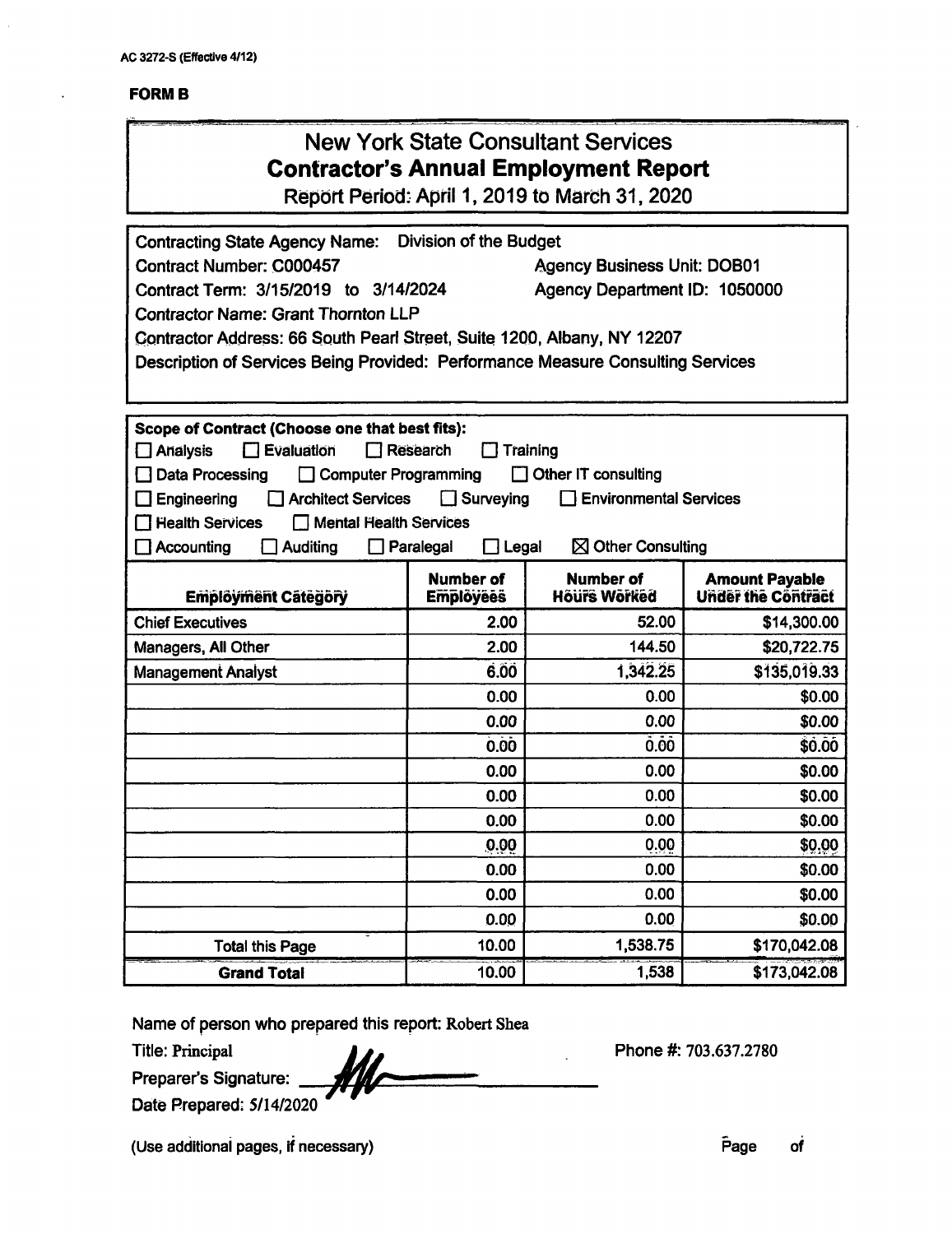#### **FORMB**

 $\ddot{\phantom{0}}$ 

| <b>New York State Consultant Services</b><br><b>Contractor's Annual Employment Report</b><br>Report Period: April 1, 2019 to March 31, 2020                                                                                                                                                                                                                                                                                                            |                                      |                                  |                                                    |
|--------------------------------------------------------------------------------------------------------------------------------------------------------------------------------------------------------------------------------------------------------------------------------------------------------------------------------------------------------------------------------------------------------------------------------------------------------|--------------------------------------|----------------------------------|----------------------------------------------------|
| Division of the Budget<br><b>Contracting State Agency Name:</b><br><b>Contract Number: CM3004</b><br><b>Agency Business Unit: DOB01</b><br>Contract Term: 10/01/2017 to 09/30/2022<br>Agency Department ID: 1050000<br><b>Contractor Name: Grant Thornton LLP</b><br>Contractor Address: 66 South Pearl Street, Suite 1200, Albany, NY 12207<br>Description of Services Being Provided: Business Transformation services                               |                                      |                                  |                                                    |
| Scope of Contract (Choose one that best fits):<br>$\Box$ Evaluation<br><b>Analysis</b><br>Research<br>Training<br>ΙI<br><b>Data Processing</b><br><b>Computer Programming</b><br><b>Other IT consulting</b><br>ΙI<br>Engineering<br><b>Architect Services</b><br>Surveying<br><b>Environmental Services</b><br><b>Health Services</b><br>Mental Health Services<br>Accounting<br><b>Auditing</b><br>$\boxtimes$ Other Consulting<br>Paralegal<br>Legal |                                      |                                  |                                                    |
| <b>Employment Category</b>                                                                                                                                                                                                                                                                                                                                                                                                                             | <b>Number of</b><br><b>Employees</b> | Number of<br><b>Hours Worked</b> | <b>Amount Payable</b><br><b>Under the Contract</b> |
| <b>Engagement Partner</b>                                                                                                                                                                                                                                                                                                                                                                                                                              | 0.00                                 | 0.00                             | \$0.00                                             |
| Project Manager                                                                                                                                                                                                                                                                                                                                                                                                                                        | 0.00                                 | 0.00                             | \$0.00                                             |
| Sr. Analyst                                                                                                                                                                                                                                                                                                                                                                                                                                            | 0.00                                 | 0.00                             | \$0.00                                             |
| <b>Associate Analyst</b>                                                                                                                                                                                                                                                                                                                                                                                                                               | 0.00                                 | 0.00                             | \$0.00                                             |
|                                                                                                                                                                                                                                                                                                                                                                                                                                                        |                                      |                                  |                                                    |
| Analyst                                                                                                                                                                                                                                                                                                                                                                                                                                                | 0.00                                 | 0.00                             | \$0.00                                             |
|                                                                                                                                                                                                                                                                                                                                                                                                                                                        | 0.00                                 | 0.00                             | \$0.00                                             |
|                                                                                                                                                                                                                                                                                                                                                                                                                                                        | 0.00                                 | 0.00                             | \$0.00                                             |
|                                                                                                                                                                                                                                                                                                                                                                                                                                                        | 0.00                                 | 0.00                             | \$0.00                                             |
|                                                                                                                                                                                                                                                                                                                                                                                                                                                        | 0.00                                 | 0.00                             | \$0.00                                             |
|                                                                                                                                                                                                                                                                                                                                                                                                                                                        | 0.00                                 | 0.00                             | \$0.00                                             |
|                                                                                                                                                                                                                                                                                                                                                                                                                                                        | 0.00                                 | 0.00                             | \$0.00                                             |
|                                                                                                                                                                                                                                                                                                                                                                                                                                                        | 0.00                                 | 0.00                             | \$0.00                                             |
|                                                                                                                                                                                                                                                                                                                                                                                                                                                        | 0.00                                 | 0.00                             | \$0.00                                             |
| <b>Total this Page</b>                                                                                                                                                                                                                                                                                                                                                                                                                                 | 0.00<br>0.00                         | 0.00                             | \$0.00<br>\$0.00                                   |

Name of person who prepared this report: Robert Shea

Title: Principal

Preparer's Signature:

Date Prepared: 5/14/2020

(Use additional pages, if necessary) example of the example of the example of the example of the example of the example of the example of the example of the example of the example of the example of the example of the examp

Phone #: 703.637.2780

i"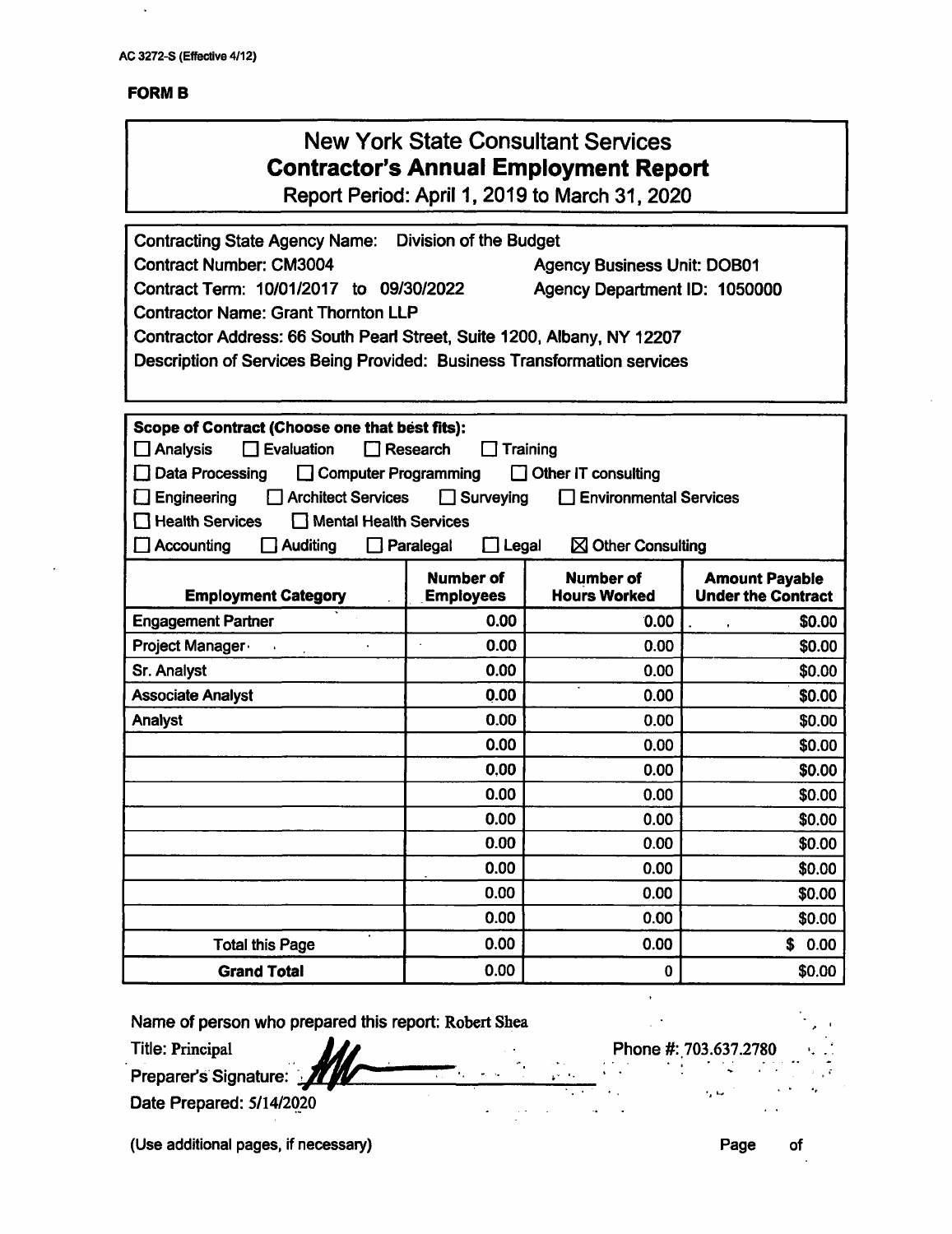### **New York State Consultant Services Contractor's Annual Employment Report** Report Period: **April 1, 2019 to March 31,2020**

| A)USD<br><b>Contracting State Agency Name:</b>                                                                                                          |                                            |  |  |
|---------------------------------------------------------------------------------------------------------------------------------------------------------|--------------------------------------------|--|--|
| <b>Contract Number:</b><br>$\overline{C}$ m $3007$ COOOUS2                                                                                              | <b>Agency Business Unit:</b><br>1201581    |  |  |
| Contract Term: $11/17$ to $10/31/22$                                                                                                                    | <b>Agency Department ID:</b><br>1050000    |  |  |
| Contractor Name: New York State Technology Enterprise Corporation (NYSTEC)<br>Contractor Address: 99 Otis Street, 2 <sup>nd</sup> Floor, Rome, NY 13441 |                                            |  |  |
| Description of Services Being Provided:                                                                                                                 |                                            |  |  |
| Scope of Contract (Choose one that best fits):                                                                                                          |                                            |  |  |
| Analysis<br>Evaluation<br>Research                                                                                                                      | Training                                   |  |  |
| Data Processing<br><b>Computer Programming</b>                                                                                                          | $\boxtimes$ Other IT consulting            |  |  |
| Engineering<br><b>Architect Services</b>                                                                                                                | Surveying<br><b>Environmental Services</b> |  |  |
| <b>Health Services</b><br><b>Mental Health Services</b>                                                                                                 |                                            |  |  |
| $\Box$ Accounting<br><b>Auditing</b><br>Paralegal                                                                                                       | <b>Other Consulting</b><br>Legal           |  |  |

| <b>Employment Category</b>                                    | <b>Number of</b><br><b>Employees</b> | Number of hours to be<br>worked | <b>Amount Payable Under</b><br>the Contract |
|---------------------------------------------------------------|--------------------------------------|---------------------------------|---------------------------------------------|
| 11-3021.00 Computer and<br><b>Information Systems Manager</b> |                                      |                                 |                                             |
|                                                               |                                      |                                 |                                             |
| Total this page                                               |                                      |                                 | \$                                          |
| <b>Grand Total</b>                                            |                                      |                                 | \$                                          |

Name of person who prepared this report: **Michael J. Tallman**

**Title: Contracts Manager**

**Preparer's Signature:**

**Phone #: 315-334-7843** Michel Stuller **[jntallman@nvstec.com](mailto:jntallman@nvstec.com)**

Date Prepared: **5/12/2020** (Use additional pages, if necessary) example the example of the Page 1 of 1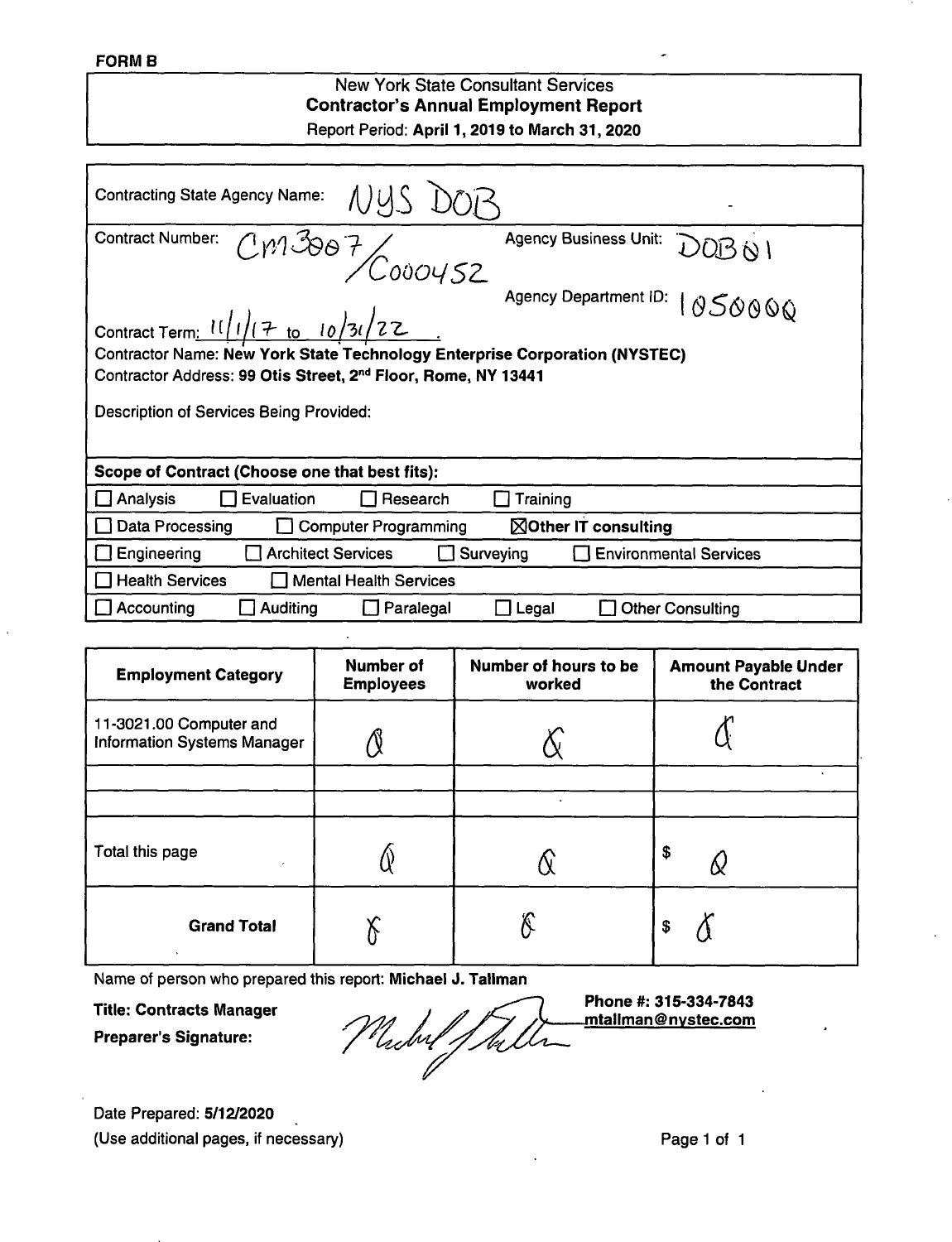**AC 3272-S (Effective 4/12)**

#### **FORMB**

|                                                                                                                                                                                                                                                                                                            |                                                                                            | <b>New York State Consultant Services</b><br><b>Contractor's Annual Employment Report</b><br>Report Period: April 1, 2019 to March 31, 2020 |                                                    |
|------------------------------------------------------------------------------------------------------------------------------------------------------------------------------------------------------------------------------------------------------------------------------------------------------------|--------------------------------------------------------------------------------------------|---------------------------------------------------------------------------------------------------------------------------------------------|----------------------------------------------------|
| Contracting State Agency Name: Division of the Budget<br>Contract Number: PH 65782<br>Contract Term: 11/01/2012 to 06/30/2019<br>Contractor Name: PSI International Inc.<br>Contractor Address: 11200 Waples Mill Rd, Suite 200 Fairfax, , VA 22030<br>Description of Services Being Provided: IT Services |                                                                                            | <b>Agency Business Unit: DOB01</b><br>Agency Department ID: 1050000                                                                         |                                                    |
| Scope of Contract (Choose one that best fits):<br>$\Box$ Evaluation<br>$\Box$ Analysis<br>Data Processing<br>Computer Programming<br>□ Architect Services<br>$\Box$ Engineering<br>Health Services<br>Mental Health Services<br>$\Box$ Accounting<br>$\Box$ Auditing                                       | $\Box$ Research<br>$\Box$ Training<br>$\Box$ Surveying<br>$\Box$ Legal<br>$\Box$ Paralegal | $\boxtimes$ Other IT consulting<br>$\Box$ Environmental Services<br>· □ Other Consulting                                                    |                                                    |
| <b>Employment Category</b>                                                                                                                                                                                                                                                                                 | <b>Number of</b><br><b>Employees</b>                                                       | Number of<br><b>Hours Worked</b>                                                                                                            | <b>Amount Payable</b><br><b>Under the Contract</b> |
| <b>Computer Programmers</b>                                                                                                                                                                                                                                                                                | 1                                                                                          | 965.00                                                                                                                                      | \$63,361.90                                        |
|                                                                                                                                                                                                                                                                                                            |                                                                                            |                                                                                                                                             |                                                    |
|                                                                                                                                                                                                                                                                                                            |                                                                                            |                                                                                                                                             |                                                    |
|                                                                                                                                                                                                                                                                                                            |                                                                                            |                                                                                                                                             |                                                    |
|                                                                                                                                                                                                                                                                                                            |                                                                                            |                                                                                                                                             |                                                    |
|                                                                                                                                                                                                                                                                                                            |                                                                                            |                                                                                                                                             |                                                    |
|                                                                                                                                                                                                                                                                                                            |                                                                                            |                                                                                                                                             |                                                    |
|                                                                                                                                                                                                                                                                                                            |                                                                                            |                                                                                                                                             |                                                    |
|                                                                                                                                                                                                                                                                                                            |                                                                                            |                                                                                                                                             |                                                    |
|                                                                                                                                                                                                                                                                                                            |                                                                                            |                                                                                                                                             |                                                    |
| <b>Total this Page</b>                                                                                                                                                                                                                                                                                     | 1                                                                                          | 965.00                                                                                                                                      | \$63,361.90                                        |
| \$63,361.90<br>965.00<br><b>Grand Total</b><br>1                                                                                                                                                                                                                                                           |                                                                                            |                                                                                                                                             |                                                    |

**. Name of person who prepared this report: Jasmin Bertulfo**

Bertwy

**Title: Accountant**

**Preparer's Signature:**

**Date Prepared: 05/08/2020**

(Use additional pages, if necessary) example and the example of the Page 1 of 1

**. Phone#:** 703.621.5849